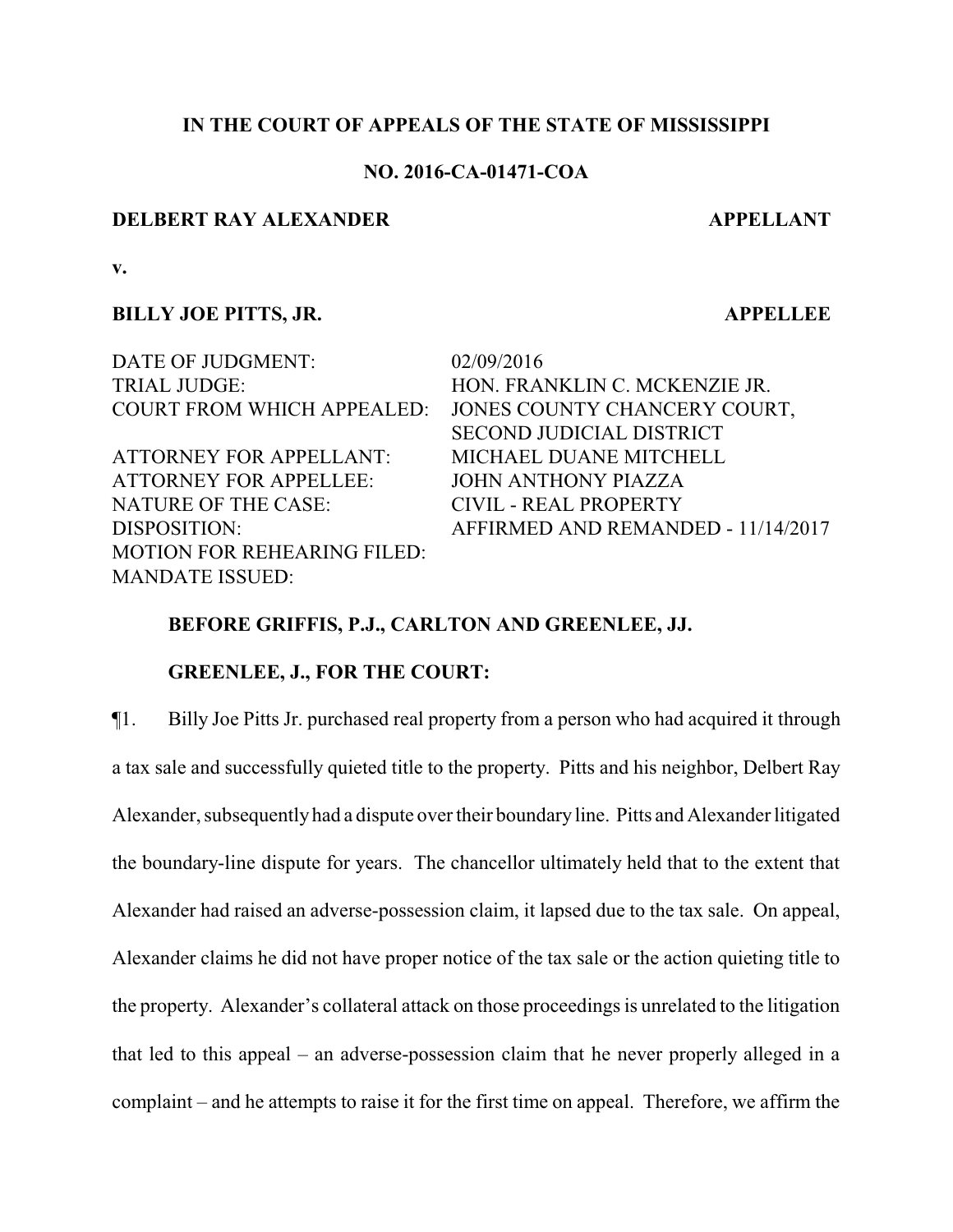chancellor's judgment. As we grant Pitts's motion for attorney's fees on appeal, we remand the case so the chancellor can determine the amount of attorney's fees and costs payable to Pitts for defending this appeal.

#### **FACTS AND PROCEEDINGS BELOW**

¶2. This litigation between adjoining landowners concerns a portion ofthe approximately six-acre property that Sherry Lowe bought at a 2001 tax sale. In March 2010, Lowe got a judgment quieting and confirming her title to the property. Lowe later sold that property and other land to Pitts.

¶3. In September 2011, Alexander filed a complaint for a preliminary injunction to prevent Pitts from trespassing over a "common boundary [that] ha[d] been separated by a fence and shrubs for more than ten . . . years." Alexander conceded that the property had been surveyed, and the fence was "not on the forty line." Alexander also alleged that Pitts had removed some of Alexander's personal property from the "disputed land."

¶4. Pitts moved to dismiss Alexander's complaint. Citing Mississippi Code Annotated section 27-45-23 (Rev. 2010)<sup>1</sup> and *Massey v. Lewis*, 21 So. 3d 644, 648 (¶11-12) (Miss. Ct. App. 2008) (parties with an adverse-possession claim relinquished it when they allowed the property at issue to be sold along with adjoining property at a tax sale), Pitts argued that any claim Alexander had to the disputed property had lapsed due to the tax sale. Pitts also noted

<sup>&</sup>lt;sup>1</sup> Section 27-45-23 provides that a chancery clerk's tax deed "shall vest in the purchaser a perfect title with the immediate right of possession to the land sold for taxes."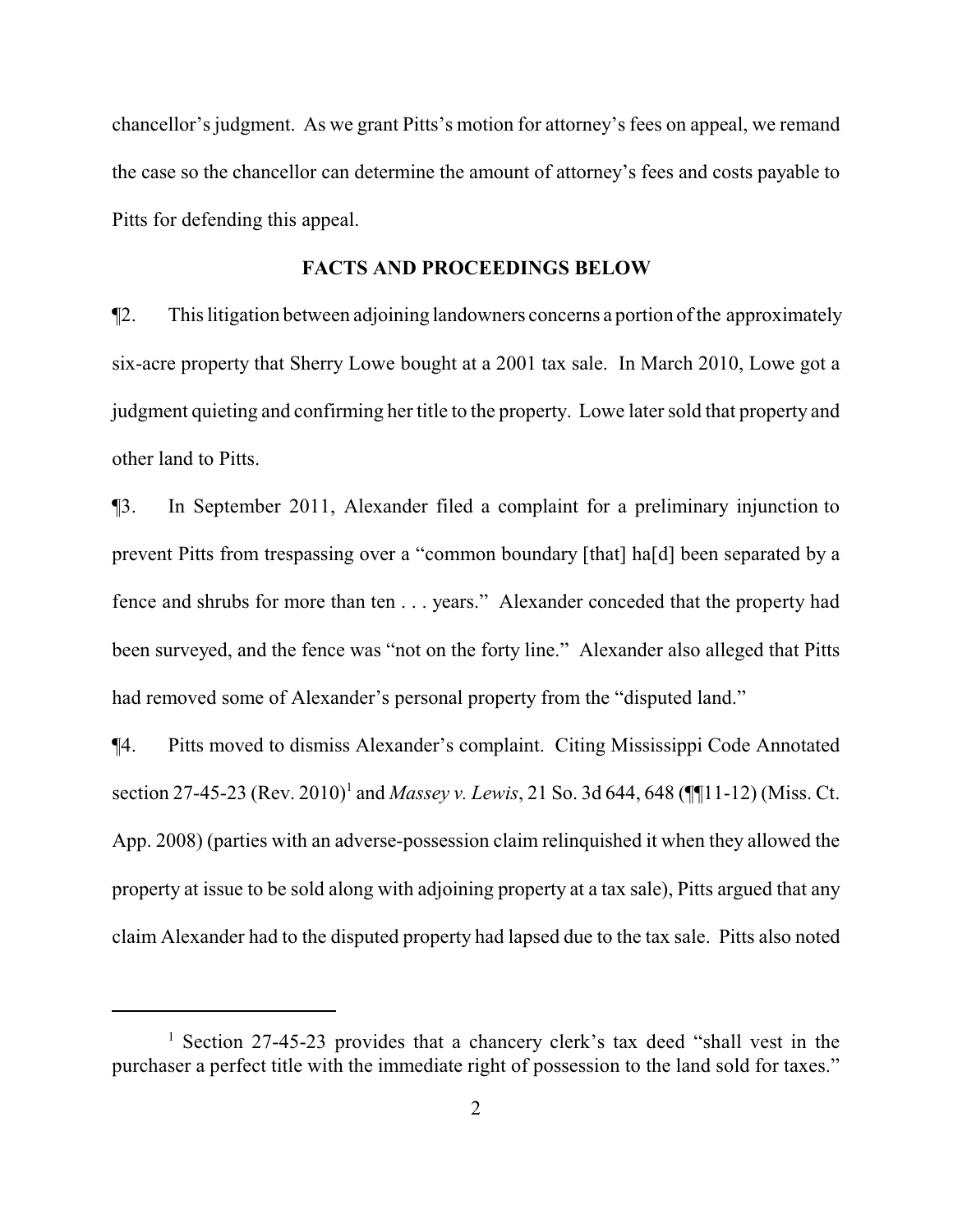that he and Alexander had agreed in advance of a survey to abide by its results, and the survey showed that the property at issue belonged to Pitts.<sup>2</sup> However, Pitts admitted that he had removed some of the abandoned castoffs that Alexander had dumped on the land.<sup>3</sup>

¶5. The chancellor conducted a hearing on October 3, 2011. The record does not include a transcript of it or any other hearing in the case. The next day, the chancellor entered an order denying Alexander's request for a preliminaryinjunction "at this time." The chancellor gave Alexander thirty days to remove his personal property from the land and amend his complaint "to reflect his claim of ownership through adverse possession of [the] property in question . . . ."

¶6. As ofJuly 2012, Alexander had not filed an amended complaint; so Pitts filed another motion to dismiss Alexander's initial complaint. Nearly a year later, Alexander finally filed an amended complaint asserting that he had acquired the land through adverse possession.<sup>4</sup> Pitts moved to dismiss it because it was untimely, Alexander's interest in the land had lapsed due to the tax sale, and Alexander should have joined Lowe's action to quiet and confirm her title to the property.

<sup>&</sup>lt;sup>2</sup> Pitts attached three signed and witnessed statements supporting his claim that he and Alexander had verbally agreed to "honor the survey line . . . as . . . the property line separating the properties."

<sup>&</sup>lt;sup>3</sup> Pitts had asked Alexander numerous times to remove his personal property, which included "old equipment, an unburied septic tank, an old abandoned trailer, a storage van[,]" old car batteries, a school bus, and old tires. An investigator from the Mississippi Department of Environmental Quality described the area as "an unauthorized landfill . . . ."

<sup>&</sup>lt;sup>4</sup> Alexander filed his amended complaint under the wrong cause number.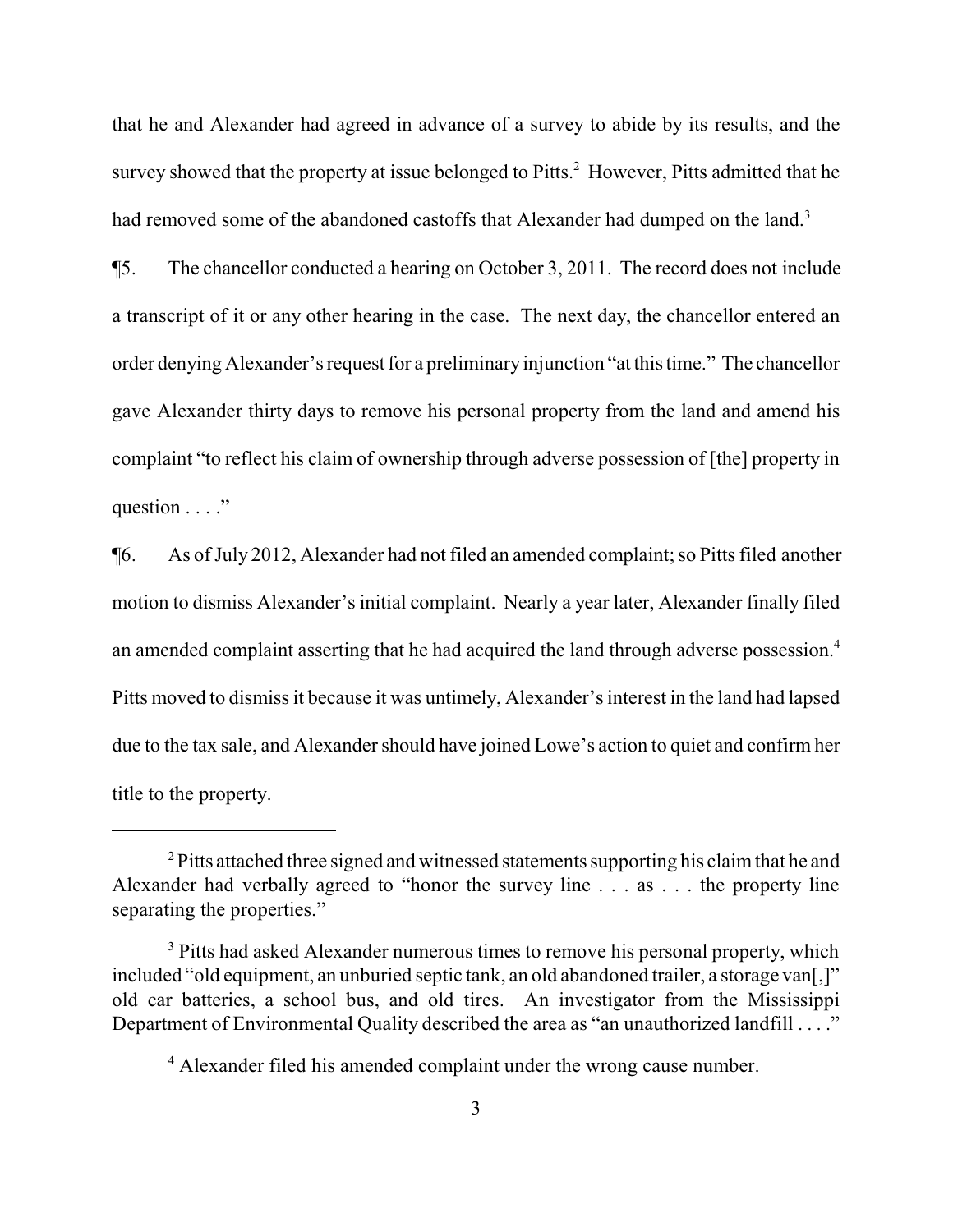¶7. In November 2013, the parties convened for a hearing. As mentioned above, the record does not contain any transcripts. The hearing resulted in Pitts's attorney's preparation of a proposed stipulation of facts and order. Alexander's attorney had not signed it as of June 2014. In November 2015, Pitts's attorney filed a motion for a trial setting. Within it, Pitts's attorney stated that "Alexander, through his counsel, . . . announced to [the chancellor] that he would be filing an appeal to the Mississippi Supreme Court . . . over [a] year ago, but . . . no appeal was ever[ f]iled . . . ."

¶8. On February 9, 2016, the chancellor entered a document styled "stipulation of facts and order." According to that document, during the November 2013 hearing, Alexander announced that he was aggrieved because he did not receive notice of the tax sale, and Lowe did not serve him with "[p]ersonal service or notice of her suit to quiet and confirm title [to the] property." The chancellor added that "Alexander never made any such assertion prior to the instant pending litigation . . . ."

¶9. After detailing the stipulated facts of the case, the chancellor held that "Alexander's interest in the land at issue would have lapsed during the time [that] the municipality held title to the land, prior to the tax sale  $\ldots$  ."<sup>5</sup> Consequently, the chancellor held that Alexander's adverse-possession claim failed. The chancellor further held that "[a]ll statutory requirements of public notice and publication were met during the tax sale, the issuance of

<sup>&</sup>lt;sup>5</sup> The order noted Pitts's position that Alexander had not asserted an adversepossession claim.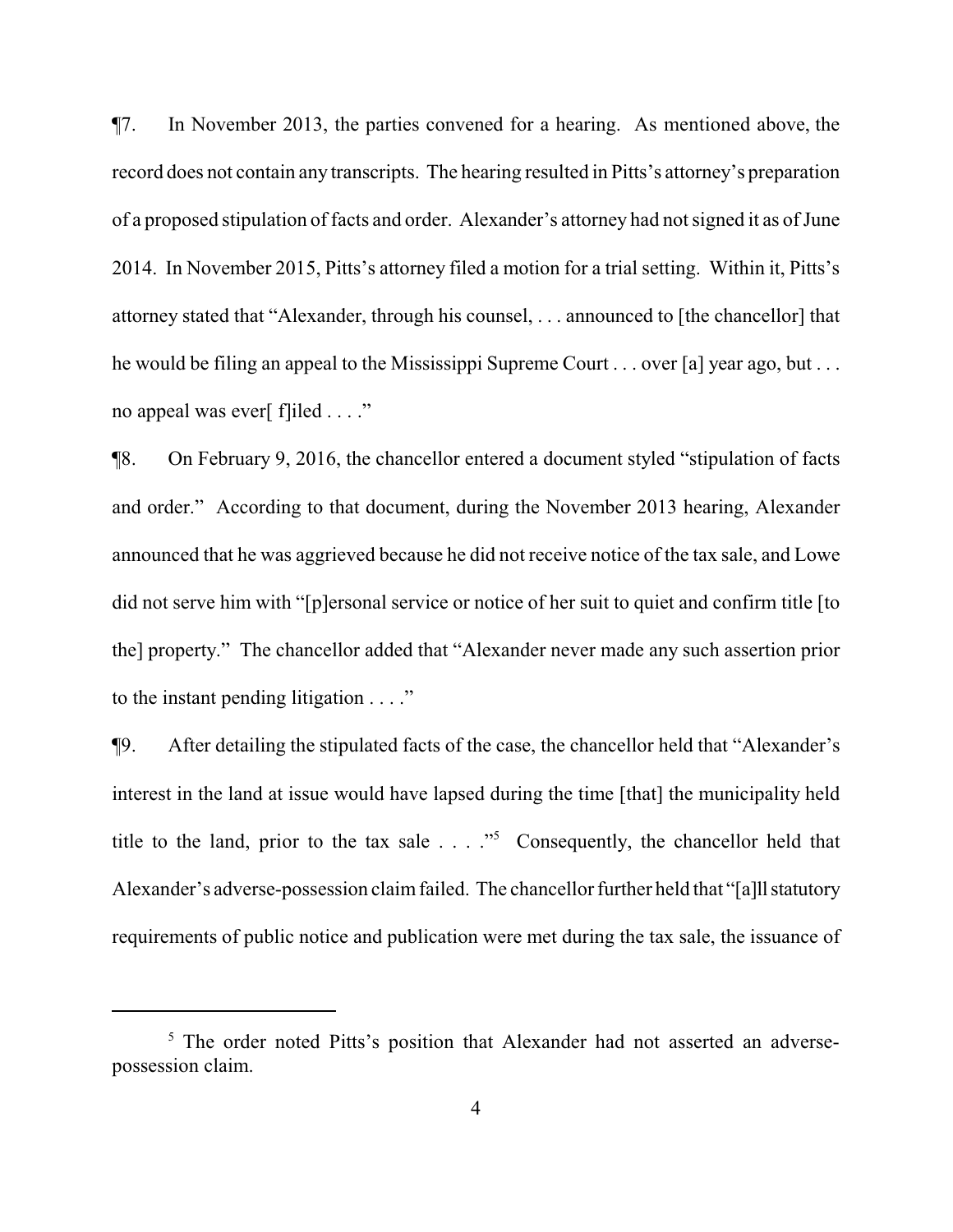the tax deed, and the subsequent [s]uit to quiet and confirm title." Finally, the chancellor related that "[c]ounsel for . . . Alexander desires the appellate [c]ourt to review the existing notification requirements of both the tax sale, issuance of the tax deed, and[/]or the suit to quiet and confirm title." Consequently, the chancellor held that "all factual testimony or evidence except that stipulated herein by the parties[] is held in abeyance for a future hearing consistent with the appellate [c]ourt's opinion."

¶10. Represented by different counsel, on March 7, 2016, Alexander filed a motion for a new trial so he could "put on evidence of the total lack of substantive due process" regarding the tax sale and Lowe's complaint to quiet and confirm her title to the land. Pitts argued that the lack of a previous trial in the case invalidated Alexander's request for a "new" trial. On October 3, 2016, the chancellor entered an order denying Alexander's motion for a new trial. The chancellor also adopted the February 9, 2016 order "as the [f]inal [j]udgment in this case for purposes of appeal." Alexander appeals.

#### **DISCUSSION**

¶11. On appeal, Alexander does not challenge any decision that the chancellor made in this case. Instead, he attempts to collaterally attack the tax sale and Lowe's complaint to quiet and confirm title to the land. Although he cites authority discussing due-process requirements in general terms, he cites nothing in support of his claim that he was entitled to personal service of process incident to the tax sale or Lowe's complaint to quiet and confirm title. *See* M.R.A.P. 28(a)(7). Likewise, he cites no authority that would support his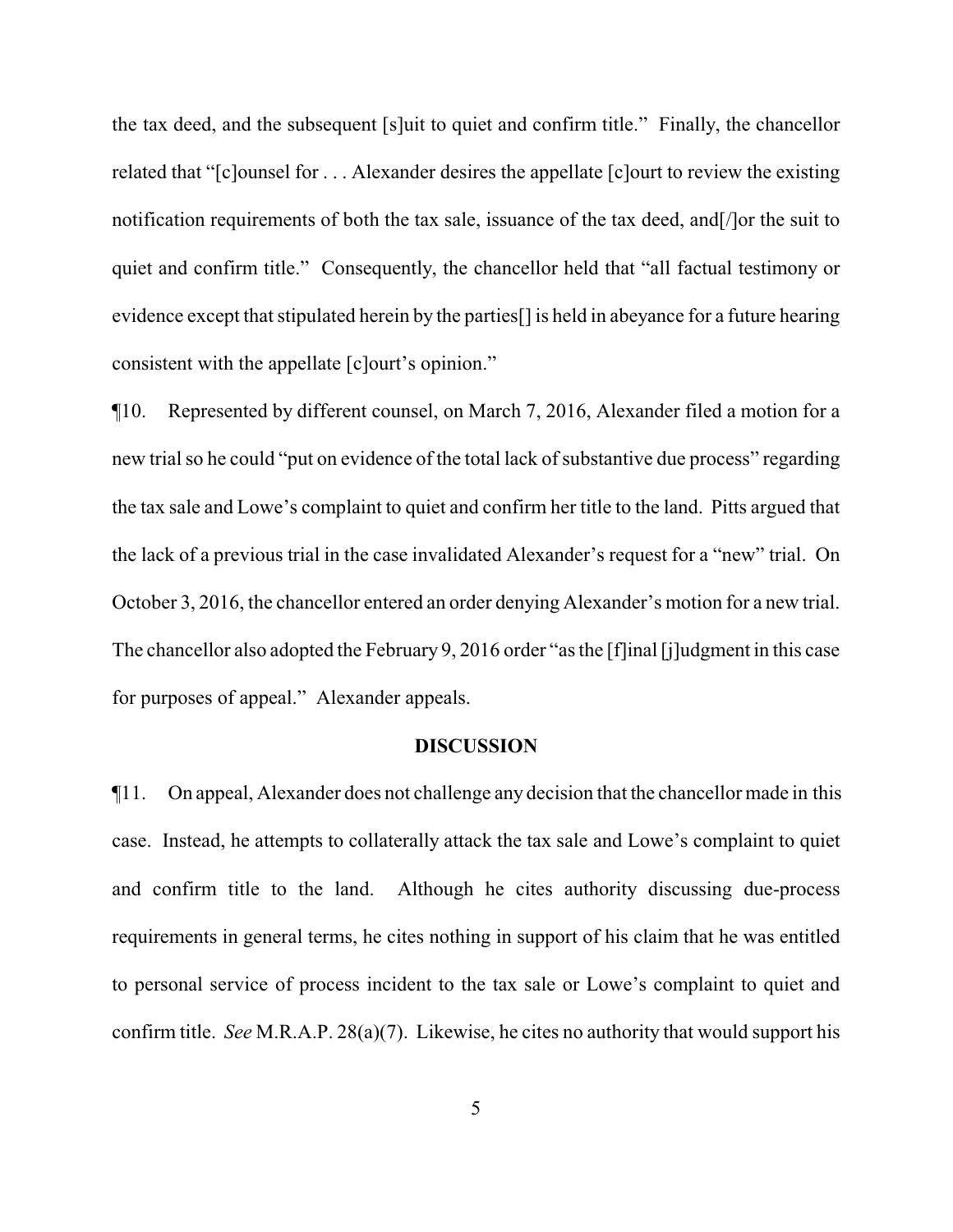ability to collaterally attack them through this appeal of what we construe as an agreed judgment in Pitts's favor. These failures operate as a procedural bar to his claims. *SASS Muni-V LLC v. DeSoto Cty.*, 170 So. 3d 441, 449 (¶23) (Miss. 2015).

An appellant cannot give cursory treatment to an issue and expect this Court to uncover a basis for the claims, either in the record or in the law. Simply put, we will not act as an advocate for one party to an appeal. The appellant must affirmatively demonstrate error in the court below, and failure to do so waives an issue on appeal.

*Satterfield v. State*, 158 So. 3d 380, 383 (¶6) (Miss. Ct. App. 2015). As such, we affirm the chancellor's judgment.

¶12. On a related note, Pitts has filed a motion for sanctions as set forth in Rule 38 of the Mississippi Rules of Appellate Procedure. Pitts requests that this Court remand the case to the chancellor "for determination of attorney['s] fees and expenses" and order that Alexander pay double Pitts's costs for defending this appeal. Alexander did not respond.

¶13. "In a civil case if the . . . Court of Appeals shall determine that an appeal is frivolous, it shall award just damages and single or double costs to the appellee." M.R.A.P. 38. "Whether an appeal is frivolous pursuant to Rule 38 is evaluated using the standard from Mississippi Rule of Civil Procedure 11. Accordingly, an appeal is frivolous where the appellant has no hope of success." *Flowers v. Boolos (In re Estate of Smith)*, 204 So. 3d 291, 316 (¶60) (Miss. 2016).

¶14. Alexander agreed to the judgment denying his claim for a preliminary injunction against Pitts. His appeal has nothing to do with that cause of action. Instead, he attempts to